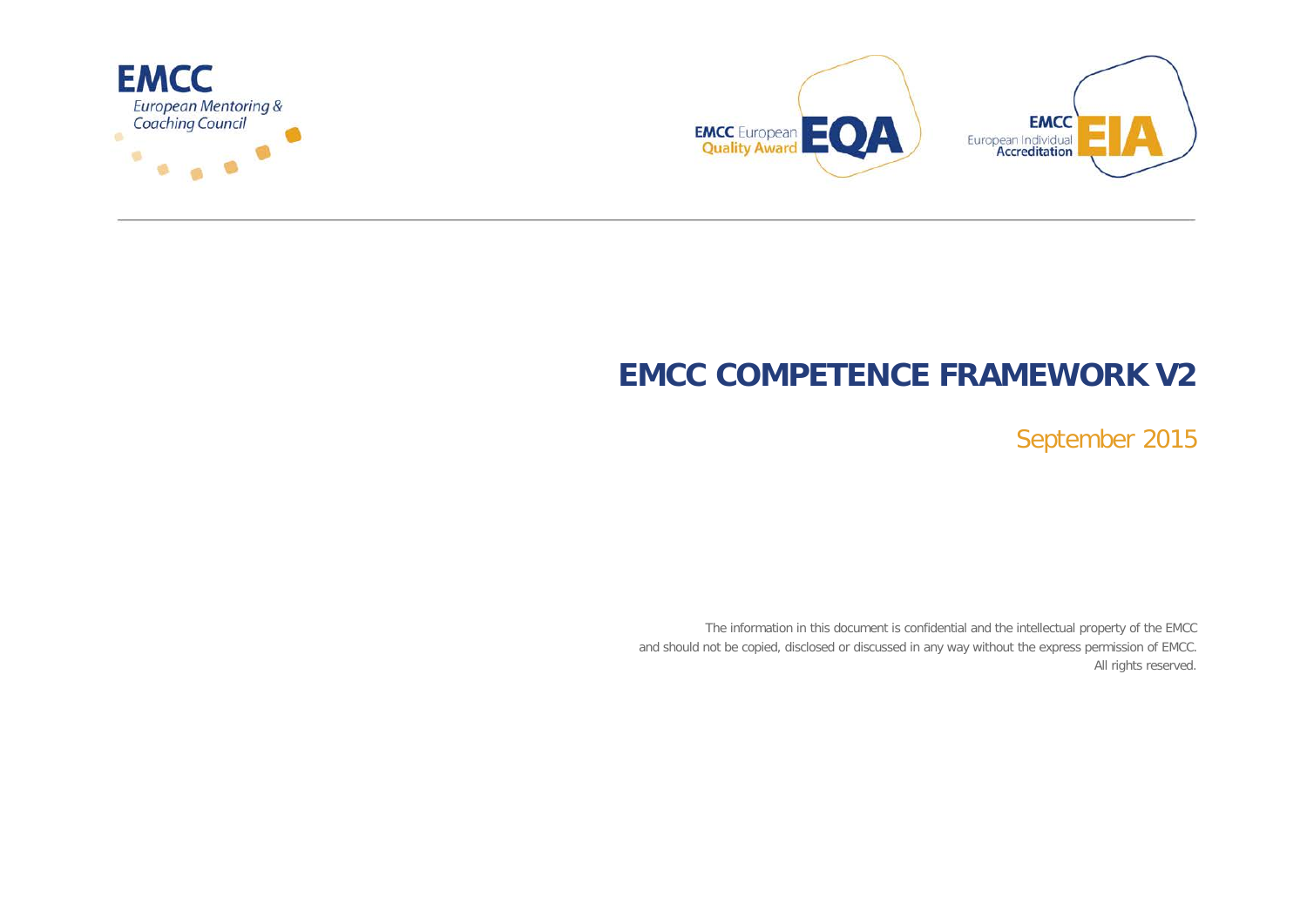### PURPOSE STATEMENT

The purpose of the competence framework is to provide a description of a mentor/coach at four distinct levels of development in order to help mentors/coaches understand their level of development and Training Providers evaluate the effectiveness of their programmes through the mentor/coaching performance of their students. The competence indicators are examples of behaviours or principles of the coaching profession that meet the eight competence categories. The competence framework also provides an assessment tool that allows an experienced assessor to:

- 1. Evaluate the behaviours of a mentor/coach
- 2. Categorise the level that the mentor/coach is operating at (EIA Level Descriptors)
- 3. Categorise the level of mentor/coach training (EQA Level Descriptors).

Prepared for EMCC International by: Gunilla Abrahamsson, Nadine Hemmer, Marialexia Margariti, Michel Moral, Ana Oliveira Pinto, Ned Skelton, Anita van Vlerken.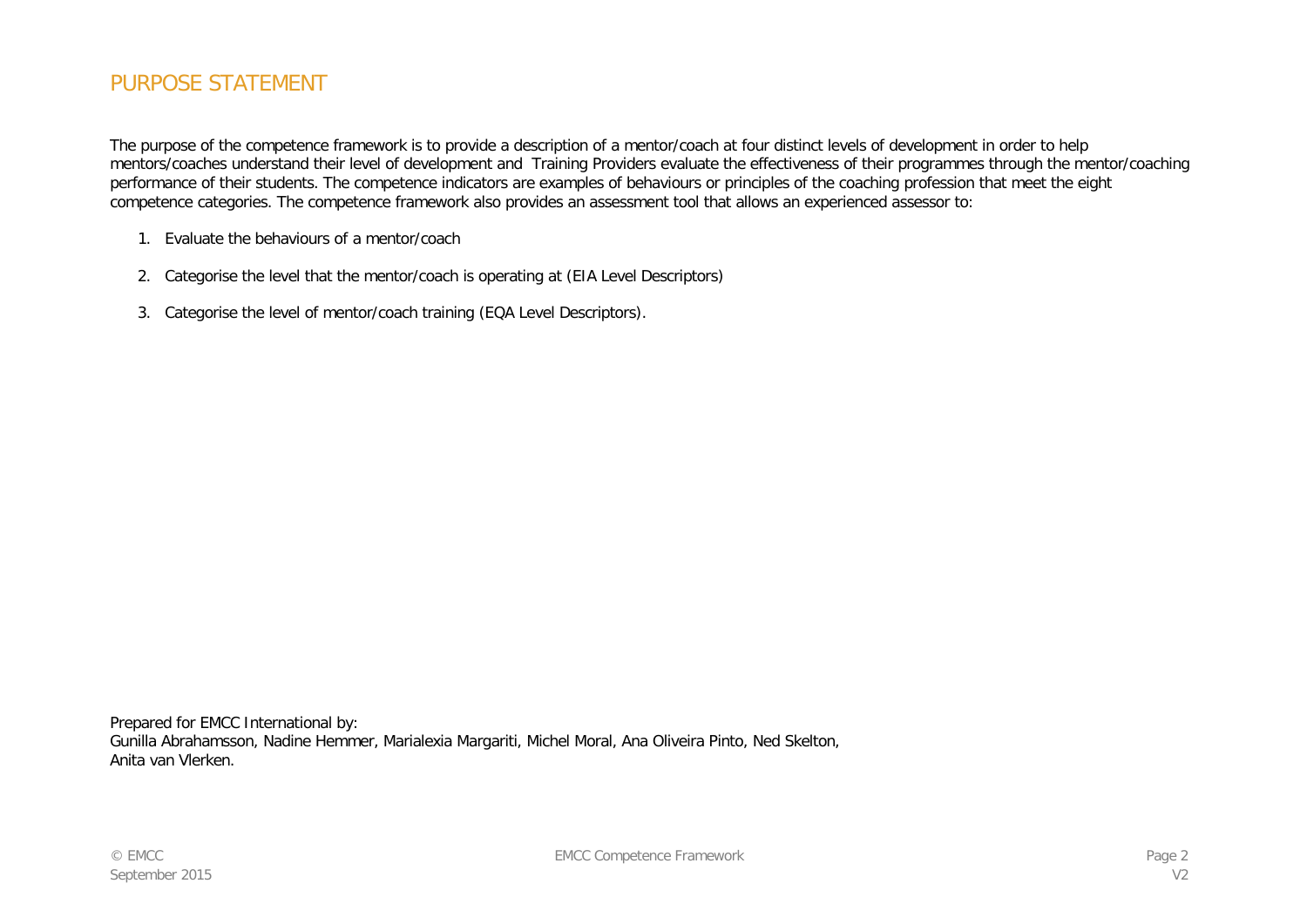# Four levels of mentoring/coaching accreditation for both EQA and EIA

## EQA Level Descriptors

| <b>Foundation</b>                                                                                                                                                                                                                                                                                                                                                                                                                                                                                          | <b>Practitioner</b>                                                                                                                                                                                                                                                                                                                                                                                                                                                                | <b>Senior Practitioner</b>                                                                                                                                                                                                                                                                                                                                                                  | <b>Master Practitioner</b>                                                                                                                                                                                                                                                       |
|------------------------------------------------------------------------------------------------------------------------------------------------------------------------------------------------------------------------------------------------------------------------------------------------------------------------------------------------------------------------------------------------------------------------------------------------------------------------------------------------------------|------------------------------------------------------------------------------------------------------------------------------------------------------------------------------------------------------------------------------------------------------------------------------------------------------------------------------------------------------------------------------------------------------------------------------------------------------------------------------------|---------------------------------------------------------------------------------------------------------------------------------------------------------------------------------------------------------------------------------------------------------------------------------------------------------------------------------------------------------------------------------------------|----------------------------------------------------------------------------------------------------------------------------------------------------------------------------------------------------------------------------------------------------------------------------------|
| Appropriate for individuals:<br>Who wish to gain an understanding<br>of the practice of mentoring/<br>coaching and to have the core skills<br>of mentoring/coaching<br>Likely to be working with others<br>using mentoring/coaching<br>conversations to support and<br>encourage development of<br>skills/performance<br>Who wish to use a mentoring/<br>coaching approach within their own<br>field/role and clearly understand how<br>their mentor/coach role integrates<br>with their vocational roles. | Appropriate for individuals:<br>Who will either be working as an<br>internal mentor/coach, use<br>mentoring/ coaching as part of their<br>main job or starting up as an external<br>mentor/coach<br>Who are likely to be working with a<br>small range of clients/contexts and<br>within own area of experience to<br>improve performance, build<br>confidence and stretch capability<br>Who will typically be able to apply a<br>limited range of models, tools and<br>processes. | Appropriate for individuals:<br>Who will practice as professional<br>mentors/coaches and can draw on a<br>range of models and frameworks<br>Who are or wish to work with a range<br>of clients, contexts and organisations<br>Whose focus of work will be building<br>capacity for progression, managing<br>complex and challenging<br>relationships, working with ambiguity<br>and change. | Appropriate for individuals:<br>Who will practice as professional<br>mentors/coaches and will create their<br>own coherent approach drawing on a<br>wide range of models and<br>frameworks<br>Who are or wish to work with a<br>range of clients, contexts and<br>organisations. |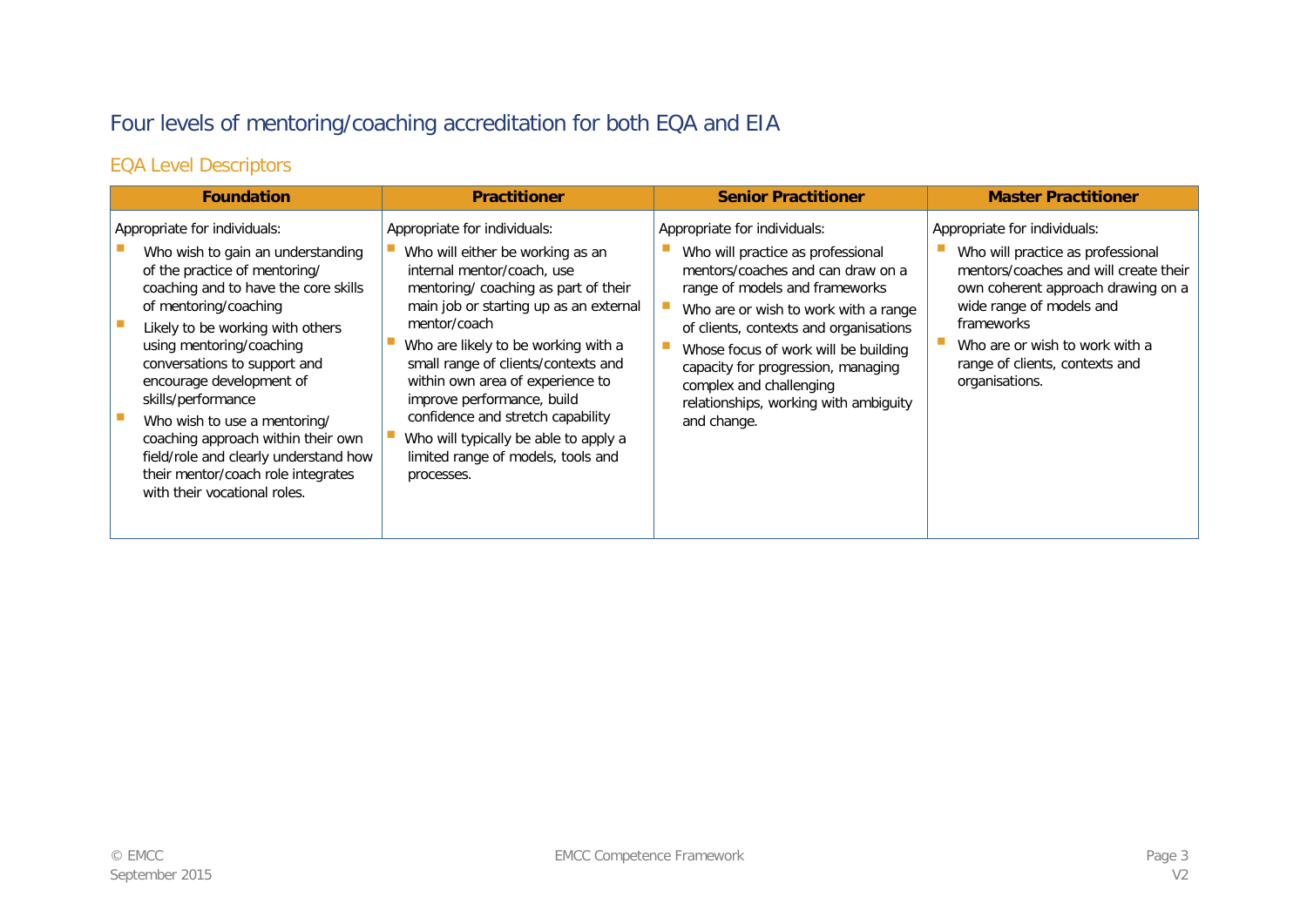# EIA Level Descriptors

| <b>Foundation</b>                                                                                                                                                                                                                                                                                                                                                                                                                                                                                 | <b>Practitioner</b>                                                                                                                                                                                                                                                                                                                                                                                                                                                                                                                                                                                                                                                                                                                                      | <b>Senior Practitioner</b>                                                                                                                                                                                                                                                                                                                                                                                                                                                                                                                                                                                                                                                                                                                                                                                                                                 | <b>Master Practitioner</b>                                                                                                                                                                                                                                                                                                                                                                                                                                                                                                                                                                                                                                                                                                                                                                                                                                                                                                                                                                                                                                                                                                                                                                                                                                                                                          |
|---------------------------------------------------------------------------------------------------------------------------------------------------------------------------------------------------------------------------------------------------------------------------------------------------------------------------------------------------------------------------------------------------------------------------------------------------------------------------------------------------|----------------------------------------------------------------------------------------------------------------------------------------------------------------------------------------------------------------------------------------------------------------------------------------------------------------------------------------------------------------------------------------------------------------------------------------------------------------------------------------------------------------------------------------------------------------------------------------------------------------------------------------------------------------------------------------------------------------------------------------------------------|------------------------------------------------------------------------------------------------------------------------------------------------------------------------------------------------------------------------------------------------------------------------------------------------------------------------------------------------------------------------------------------------------------------------------------------------------------------------------------------------------------------------------------------------------------------------------------------------------------------------------------------------------------------------------------------------------------------------------------------------------------------------------------------------------------------------------------------------------------|---------------------------------------------------------------------------------------------------------------------------------------------------------------------------------------------------------------------------------------------------------------------------------------------------------------------------------------------------------------------------------------------------------------------------------------------------------------------------------------------------------------------------------------------------------------------------------------------------------------------------------------------------------------------------------------------------------------------------------------------------------------------------------------------------------------------------------------------------------------------------------------------------------------------------------------------------------------------------------------------------------------------------------------------------------------------------------------------------------------------------------------------------------------------------------------------------------------------------------------------------------------------------------------------------------------------|
| Individuals with an understanding of<br>the practice of mentoring/<br>coaching and having the core skills<br>of mentoring/coaching.<br>Likely to be working with others<br>using mentoring/coaching<br>conversations to support and<br>encourage development of<br>skills/performance.<br>$\mathcal{C}$<br>Individuals who use a mentoring/<br>coaching approach within their own<br>field/role and clearly understand how<br>their mentor/ coach role integrates<br>with their vocational roles. | Mentors/coaches who may either be<br>working as an internal mentor/coach,<br>use mentoring/coaching as a<br>significant part of their main job or<br>starting up as an external<br>mentor/coach.<br>Likely to be working with a small<br>range of clients or contexts and<br>possibly within own area of<br>experience to improve performance,<br>build confidence and stretch<br>capability.<br>ш<br>Method of working typically involves<br>application of a coherent model based<br>on one or more established ones.<br>Using reflective practice with<br>supervision to identify the salient<br>points in their client interactions, in<br>sensory detail, to identify, implement<br>and evaluate specific behavioural<br>changes to their practice. | Professional mentors and coaches<br>who draw on a range of models and<br>frameworks and connect with new<br>ideas into their own approach.<br>$\mathcal{C}$<br>They role-model good practice.<br>T.<br>Likely to be working with a range of<br>clients, contexts and organisations.<br>$\mathbb{R}^n$<br>The focus of work is building capacity<br>for progression, managing complex<br>and challenging relationships, working<br>with ambiguity and change.<br>Likely to be working fluidly in the<br>moment, with varied and often<br>complex client issues in demanding<br>contexts.<br>Using reflective practice with<br>supervision to identify the salient<br>points both in their client interactions<br>and across their practice, in sensory<br>detail, to identify, implement and<br>evaluate specific behavioural changes<br>to their practice. | Professional, experienced and expert<br>mentors/coaches who create their<br>own innovative approach based on<br>critical evaluation on a wide range of<br>models and frameworks.<br>Likely to work with clients using their<br>skills/experience flexibly to widen<br>clients perspective beyond the<br>current 'issue/context' and thus<br>stretching their learning and<br>development.<br>Method of working typically involves<br>creating innovative approaches<br>tailored to the requirements of each<br>client.<br>Actively contributes to the<br>professionalisation and the evolution<br>of the mentor/coach field.<br>Contributions could include:<br>Developing models and tools<br>Publishing about the profession<br>Supervision of peer mentors and<br>$\overline{\phantom{0}}$<br>coaches<br>Education of other mentors and<br>$\overline{\phantom{m}}$<br>coaches<br>Developing the work of a<br>recognised mentoring/coaching<br>professional body.<br>Using reflective practice with<br>supervision to identify the salient<br>points both in their client interactions<br>and across their practice, in sensory<br>detail, to identify, implement and<br>evaluate specific behavioural changes<br>to their practice that are also shared<br>as possible improvements of the<br>coaching process. |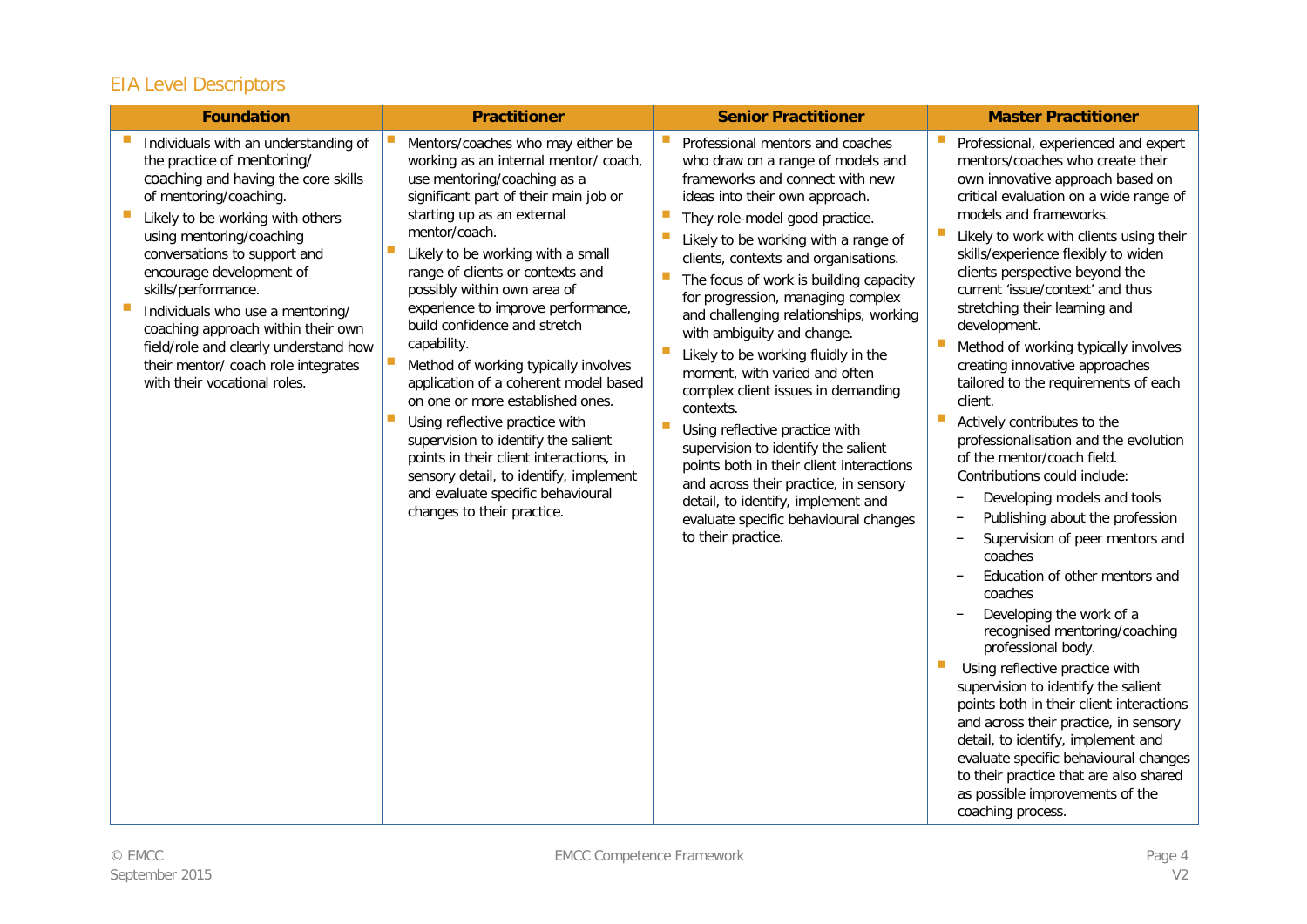## Eight mentoring/coaching competence categories

#### 1. Understanding Self

Demonstrates awareness of own values, beliefs and behaviours; recognises how these affect their practice and uses this self-awareness to manage their effectiveness in meeting the client's, and where relevant, the sponsor's objectives

#### 2. Commitment to Self-Development

Explore and improve the standard of their practice and maintain the reputation of the profession

#### 3. Managing the Contract

Establishes and maintains the expectations and boundaries of the mentoring/coaching contract with the client and, where appropriate, with sponsors

#### 4. Building the Relationship

Skilfully builds and maintains an effective relationship with the client, and where appropriate, with the sponsor

#### 5. Enabling Insight and Learning

Works with the client and sponsor to bring about insight and learning

#### 6. Outcome and Action Orientation

Demonstrates approach and uses the skills in supporting the client to make desired changes

#### 7. Use of Models and Techniques

Applies models and tools, techniques and ideas beyond the core communication skills in order to bring about insight and learning

#### 8. Evaluation

Gathers information on the effectiveness of own practice and contributes to establishing a culture of evaluation of outcomes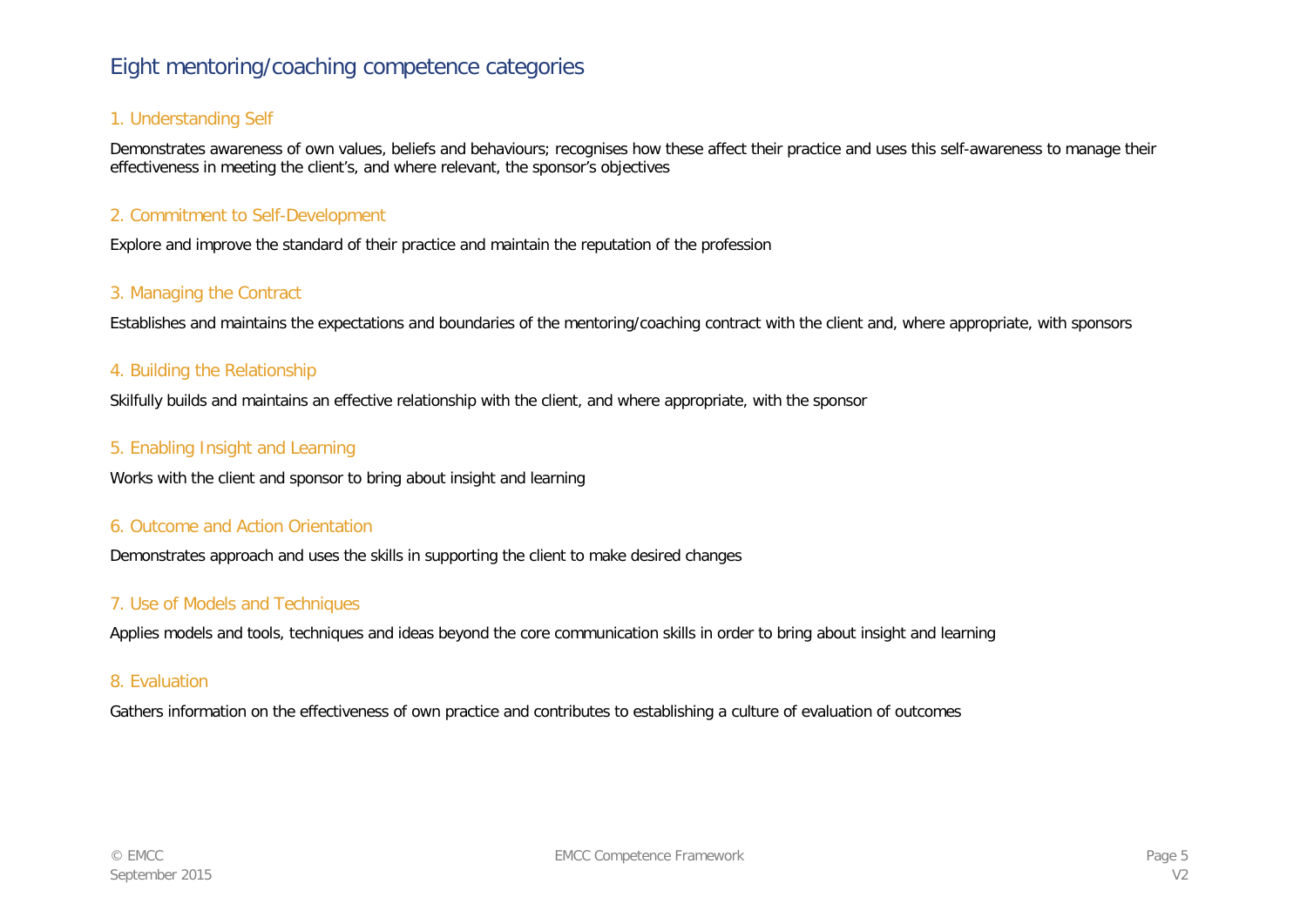# Capability Indicators

The table below sets out Capability Indicators (CIs) for each of the eight competence categories across the four levels of mentoring/coaching.

This document outlines the eight competences identified by the EMCC for good practice in mentoring and coaching. These competences are supported by capability indicators (CIs). It should be noted that CIs are only intended as guidance. It is not to be considered absolutely necessary to address every CI in an accreditation application. EMCC works on the principle of equivalence i.e. each mentor or coach works at a particular accreditation level and the CIs indicate the type of mentoring/coaching activity the professional will be undertaking at that level. Consequently, it is not required for every single CI to be evidenced when applying for accreditation.

The progression principles used are: at each 'higher' level, the CIs should describe greater breadth and depth of knowledge; greater synthesis of ideas; ability to evoke more significant insights; working effectively with increasingly complex issues and contexts, and, at the higher levels, the creation of a coherent personal approach to mentoring/coaching.

| <b>Competence</b>                                                                                                                                                                                                                                                                                              | <b>Foundation</b>                                                                                                                                                                                                                                                                                                                                            | <b>Practitioner</b>                                                                                                                                                                                                                                                                                                                                                 | <b>Senior Practitioner</b>                                                                                                                                                                                                                                                           | <b>Master Practitioner</b>                                                                                                                                                                                                                                                                                                                  |
|----------------------------------------------------------------------------------------------------------------------------------------------------------------------------------------------------------------------------------------------------------------------------------------------------------------|--------------------------------------------------------------------------------------------------------------------------------------------------------------------------------------------------------------------------------------------------------------------------------------------------------------------------------------------------------------|---------------------------------------------------------------------------------------------------------------------------------------------------------------------------------------------------------------------------------------------------------------------------------------------------------------------------------------------------------------------|--------------------------------------------------------------------------------------------------------------------------------------------------------------------------------------------------------------------------------------------------------------------------------------|---------------------------------------------------------------------------------------------------------------------------------------------------------------------------------------------------------------------------------------------------------------------------------------------------------------------------------------------|
| <b>Category</b>                                                                                                                                                                                                                                                                                                | <b>Capability Indicators</b>                                                                                                                                                                                                                                                                                                                                 | <b>Capability Indicators</b>                                                                                                                                                                                                                                                                                                                                        | <b>Capability Indicators</b>                                                                                                                                                                                                                                                         | <b>Capability Indicators</b>                                                                                                                                                                                                                                                                                                                |
| <b>Understanding Self</b><br><b>Demonstrates</b><br>awareness of own<br>values, beliefs and<br>behaviours, recognises<br>how these affect their<br>practice and uses this<br>self-awareness to<br>manage their<br>effectiveness in meeting<br>the client's, and where<br>relevant, the sponsor's<br>objectives | Behaves in a manner that<br>facilitates the mentoring/<br>coaching process (1)<br>Manages issues of diversity in<br>their mentoring/coaching<br>practice $(2)$<br>Communicates effectively their<br>own values, beliefs and<br>attitudes that quide their<br>mentoring/coaching practice<br>(3)<br>Behaves in alignment with their<br>values and beliefs (4) | Builds self-understanding based<br>on an established model of<br>human behaviour and rigorous<br>reflection on practice (31)<br>Identifies when their<br>psychological processes are<br>interfering with client work and<br>adapts behaviour appropriately<br>(32)<br>Responds with empathy to<br>client's emotions without<br>becoming personally involved<br>(33) | Builds further self-<br>understanding based on a<br>range of theoretical models and<br>structured input from external<br>sources with rigorous reflection<br>on experience and practice (73)<br>Proactively manages own 'state<br>of being' to suit the needs of<br>the client" (74) | Synthesises insights derived<br>from extensive exploration of<br>theoretical models and personal<br>evidence (99)<br>Reflects and has conscious<br>access to every moment of<br>their client interactions and<br>coaching (100)<br>Critically reflects on practitioner<br>paradigms and their impact on<br>clients and client systems (101) |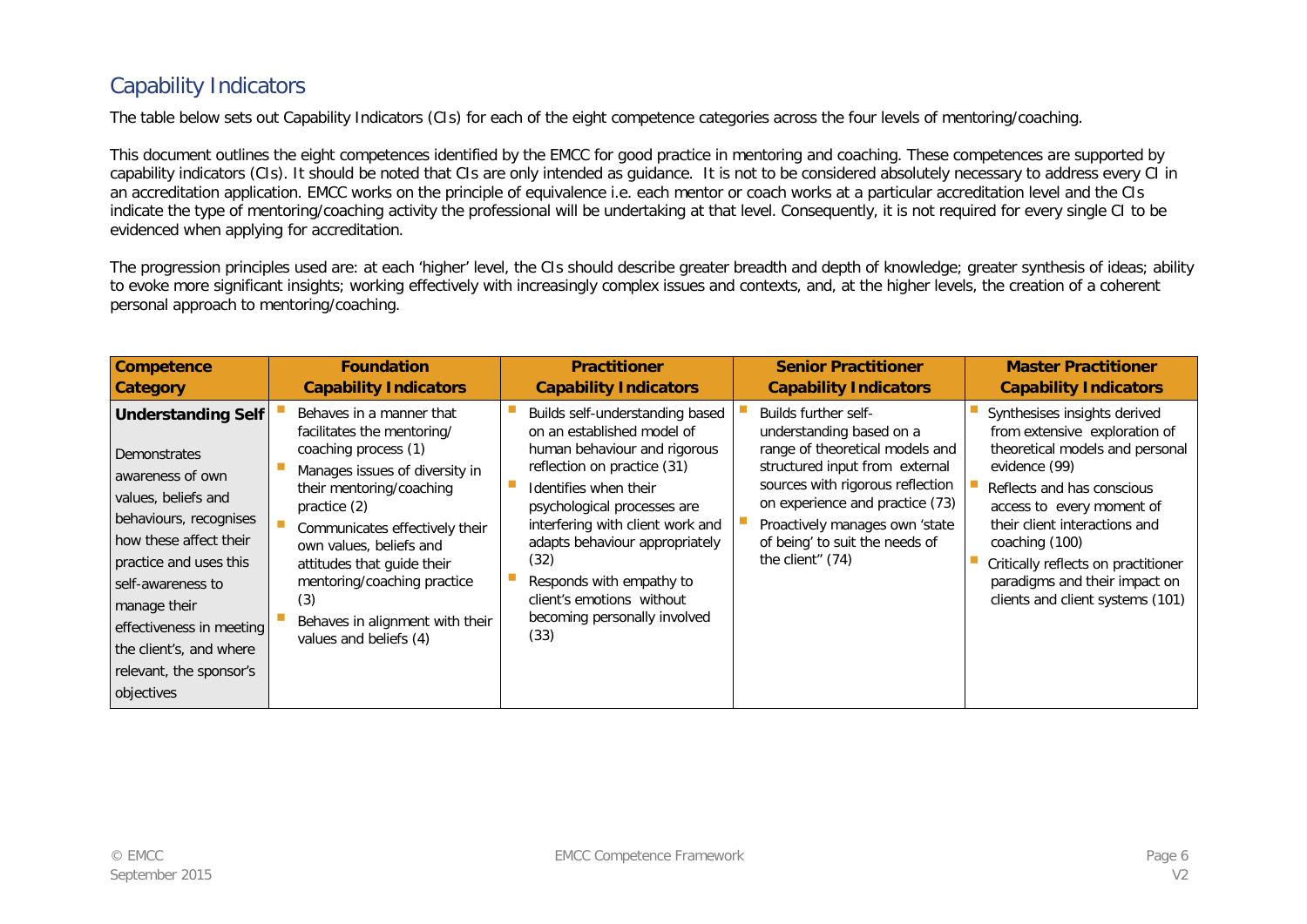| <b>Competence</b>                                                                                                                                           | <b>Foundation</b>                                              | <b>Practitioner</b>                                                                                                                                                                                                                               | <b>Senior Practitioner</b>                                                                                                                                                                                                                                                                                                                                                                                                                                                                                                                                                    | <b>Master Practitioner</b>                                                                  |
|-------------------------------------------------------------------------------------------------------------------------------------------------------------|----------------------------------------------------------------|---------------------------------------------------------------------------------------------------------------------------------------------------------------------------------------------------------------------------------------------------|-------------------------------------------------------------------------------------------------------------------------------------------------------------------------------------------------------------------------------------------------------------------------------------------------------------------------------------------------------------------------------------------------------------------------------------------------------------------------------------------------------------------------------------------------------------------------------|---------------------------------------------------------------------------------------------|
| <b>Category</b>                                                                                                                                             | <b>Capability Indicators</b>                                   | <b>Capability Indicators</b>                                                                                                                                                                                                                      | <b>Capability Indicators</b>                                                                                                                                                                                                                                                                                                                                                                                                                                                                                                                                                  | <b>Capability Indicators</b>                                                                |
| <b>Commitment to</b><br>Self-Development<br>Explores and improves<br>the standard of their<br>practice and maintains<br>the reputation of the<br>profession | Practises and evaluates their<br>mentoring/coaching skills (5) | Demonstrates commitment to<br>personal development through<br>deliberate action and reflection<br>(34)<br>Participates in regular<br>supervision in order to develop<br>their practice (35)<br>Evaluates the effectiveness of<br>supervision (36) | Continuously reviews, reflects<br>on and updates personal<br>beliefs, attitudes and skills to<br>improve their mentoring/<br>coaching (75)<br>Proactively identifies gaps in<br>skills, knowledge and attitudes<br>and uses a structured process<br>to meet learning needs (76)<br>Selects relevant themes, ideas<br>and models to explore and<br>develop their practice (77)<br>Translates new learning into<br>practice and evaluates goals<br>and process with stakeholders.<br>(78)<br>Invites feedback from peers by<br>demonstrating their practice<br>before them (79) | Keeps up to date with and<br>evaluates research and thinking<br>on mentoring/coaching (102) |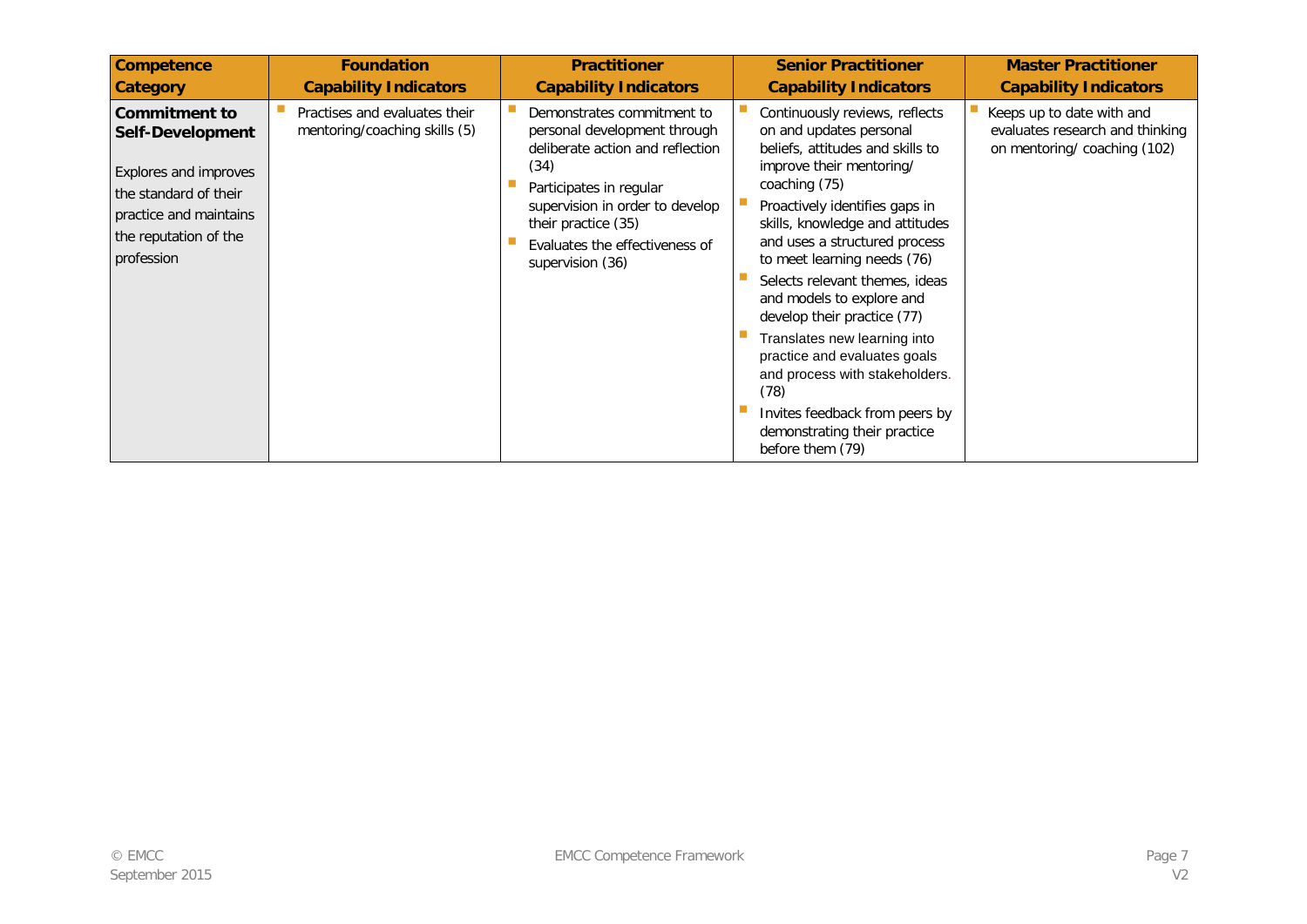| <b>Competence</b>                                                                                                                                                                                          | <b>Foundation</b>                                                                                                                                                                                                                                                                                                                                                                               | <b>Practitioner</b>                                                                                                                                                                                                                                                                                                                                                                                                                                                                                                                                                                                                                                                                                                                                                                                                                                                                                                                                     | <b>Senior Practitioner</b>                                                                                                                                                                                                                                                                                                              | <b>Master Practitioner</b>                                                                                                                                                                                                        |
|------------------------------------------------------------------------------------------------------------------------------------------------------------------------------------------------------------|-------------------------------------------------------------------------------------------------------------------------------------------------------------------------------------------------------------------------------------------------------------------------------------------------------------------------------------------------------------------------------------------------|---------------------------------------------------------------------------------------------------------------------------------------------------------------------------------------------------------------------------------------------------------------------------------------------------------------------------------------------------------------------------------------------------------------------------------------------------------------------------------------------------------------------------------------------------------------------------------------------------------------------------------------------------------------------------------------------------------------------------------------------------------------------------------------------------------------------------------------------------------------------------------------------------------------------------------------------------------|-----------------------------------------------------------------------------------------------------------------------------------------------------------------------------------------------------------------------------------------------------------------------------------------------------------------------------------------|-----------------------------------------------------------------------------------------------------------------------------------------------------------------------------------------------------------------------------------|
| <b>Category</b>                                                                                                                                                                                            | <b>Capability Indicators</b>                                                                                                                                                                                                                                                                                                                                                                    | <b>Capability Indicators</b>                                                                                                                                                                                                                                                                                                                                                                                                                                                                                                                                                                                                                                                                                                                                                                                                                                                                                                                            | <b>Capability Indicators</b>                                                                                                                                                                                                                                                                                                            | <b>Capability Indicators</b>                                                                                                                                                                                                      |
| <b>Managing the</b><br>Contract<br>Establishes and<br>maintains the<br>expectations and<br>boundaries of the<br>mentoring/coaching<br>contract with the client<br>and, where appropriate,<br>with sponsors | Explains their role in relation to<br>the client (6)<br>Explains the benefits of<br>mentoring/coaching both for<br>the client and in relation to the<br>client's context (7)<br>Agrees appropriate levels of<br>both confidentiality and<br>communication to others (8)<br>Manages the conclusion of the<br>conversation so that the client<br>is clear about the outcome of<br>the session (9) | Abides by the EMCC<br>professional code of ethics or<br>an equivalent (37)<br>Explains the difference<br>between mentoring/coaching<br>and other professions and its<br>benefits both for the client and<br>in relation to the client's<br>context. (38)<br>Establishes and manages a<br>clear contract for the<br>mentoring/coaching with the<br>client and, where relevant, with<br>other stakeholders (39)<br>Agrees a framework for<br>scheduling when, where and<br>how often the sessions will<br>take place (40)<br>Describes own mentoring/<br>coaching process and style to<br>client so that client is<br>empowered to make an<br>informed decision to go ahead<br>with mentoring/ coaching (41)<br>Recognises boundaries of own<br>competence and advises the<br>need to refer on and possibly<br>conclude contract (42)<br>Recognises when client is<br>unable to engage in<br>mentoring/coaching work and<br>takes appropriate action (43) | Establishes an ethically based<br>mentoring/coaching contract in<br>ambiguous and / or conflicted<br>circumstances with the client<br>(and with sponsors where<br>relevant) (80)<br>Identifies clients who may have<br>an emotional or therapeutic<br>need which is beyond their<br>professional capability to work<br>with safely (81) | ш<br>Supports client in self-referring<br>to specialised agencies /sources<br>when needed (103)<br>ш<br>Recognises when clients have a<br>need outside of safe and<br>contracted boundaries and<br>takes appropriate action (104) |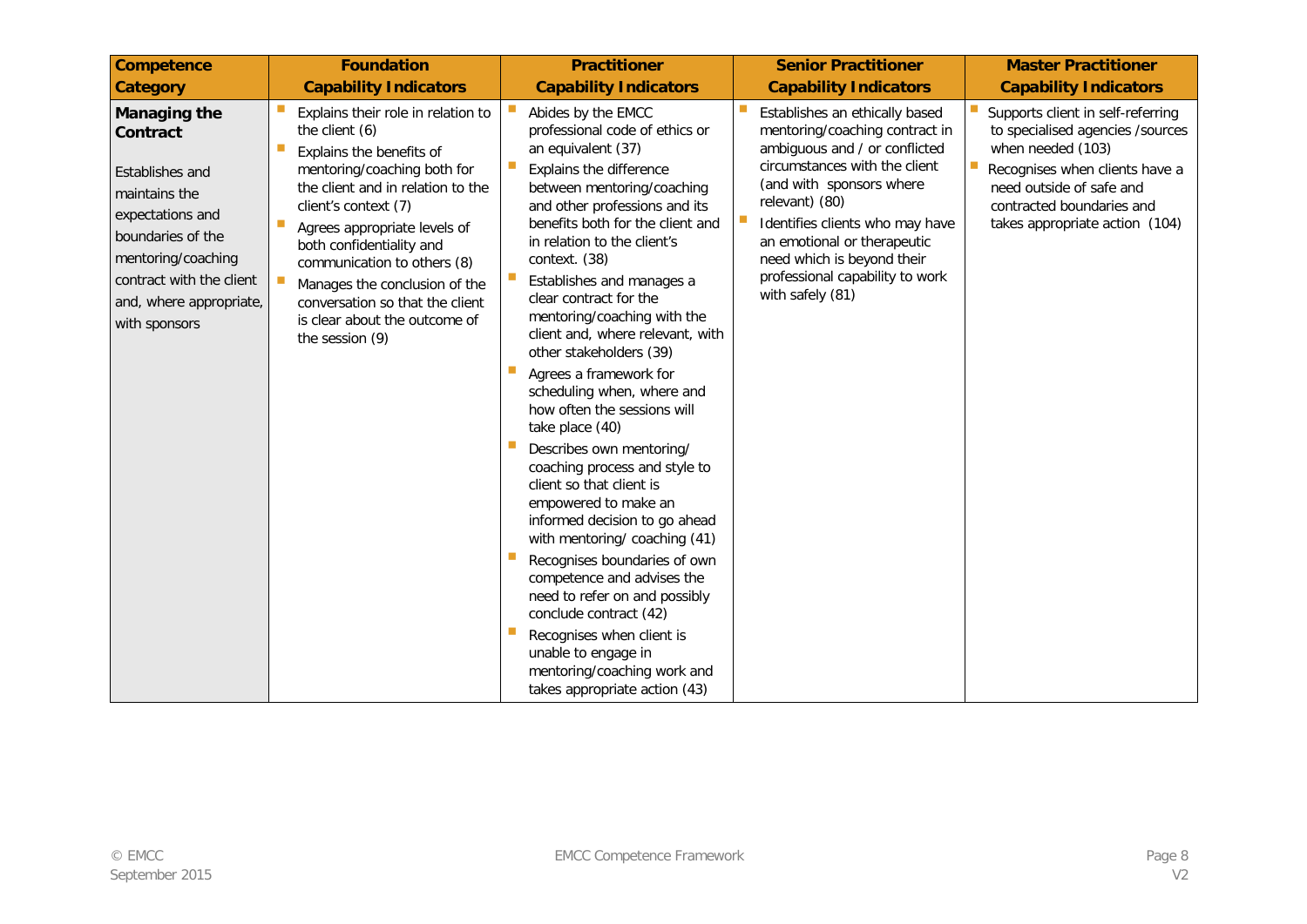| <b>Competence</b><br><b>Category</b>                                                                                                                                                                       | <b>Foundation</b><br><b>Capability Indicators</b>                                                                                                                                                                                                                                                                                                                                                  | <b>Practitioner</b><br><b>Capability Indicators</b>                                                                                                                                                                                                                                                                                                                                                                                        | <b>Senior Practitioner</b><br><b>Capability Indicators</b>                                                                                                                                                                                                                                             | <b>Master Practitioner</b><br><b>Capability Indicators</b>                                                                           |
|------------------------------------------------------------------------------------------------------------------------------------------------------------------------------------------------------------|----------------------------------------------------------------------------------------------------------------------------------------------------------------------------------------------------------------------------------------------------------------------------------------------------------------------------------------------------------------------------------------------------|--------------------------------------------------------------------------------------------------------------------------------------------------------------------------------------------------------------------------------------------------------------------------------------------------------------------------------------------------------------------------------------------------------------------------------------------|--------------------------------------------------------------------------------------------------------------------------------------------------------------------------------------------------------------------------------------------------------------------------------------------------------|--------------------------------------------------------------------------------------------------------------------------------------|
| <b>Managing the</b><br>Contract<br>Establishes and<br>maintains the<br>expectations and<br>boundaries of the<br>mentoring/coaching<br>contract with the client<br>and, where appropriate,<br>with sponsors |                                                                                                                                                                                                                                                                                                                                                                                                    | Works effectively with client<br>preferences and, where<br>relevant, policies and<br>procedures of the sponsoring<br>organisation (44)<br>Manages the conclusion of the<br>contract (45)                                                                                                                                                                                                                                                   |                                                                                                                                                                                                                                                                                                        |                                                                                                                                      |
| <b>Building the</b><br>Relationship<br>Skilfully builds and<br>maintains an effective<br>relationship with the<br>client, and where<br>appropriate, with the<br>sponsor                                    | Explains how own behaviours<br>can affect the<br>mentoring/coaching process<br>(10)<br>Treats all people with respect<br>and maintains client's dignity<br>(11)<br>Describes and applies at least<br>one method of building rapport<br>(12)<br>Uses language that the client<br>can relate to (13)<br>Develops trust through keeping<br>commitments and being non-<br>judgemental with client (14) | Demonstrates empathy and<br>genuine support for the client<br>(46)<br>Ensures requisite level of trust<br>has been established for<br>effective mentoring/ coaching<br>(47)<br>Recognises and works<br>effectively with client's<br>emotional state(s) (48)<br>Adapts language and behaviour<br>to accommodate client's style<br>while maintaining sense of self<br>(49)<br>Ensures client's non<br>dependence of the mentor/<br>coach(50) | Attends to and works flexibly<br>with the client's emotions,<br>moods, language, patterns,<br>beliefs and physical expression<br>(82)<br>Demonstrates a high level of<br>attentiveness and<br>responsiveness to the client in<br>the moment while mindful of<br>client's work towards outcomes<br>(83) | Able to describe their tactics in<br>response to the client's sensory<br>signals at every moment of a<br>coaching conversation (105) |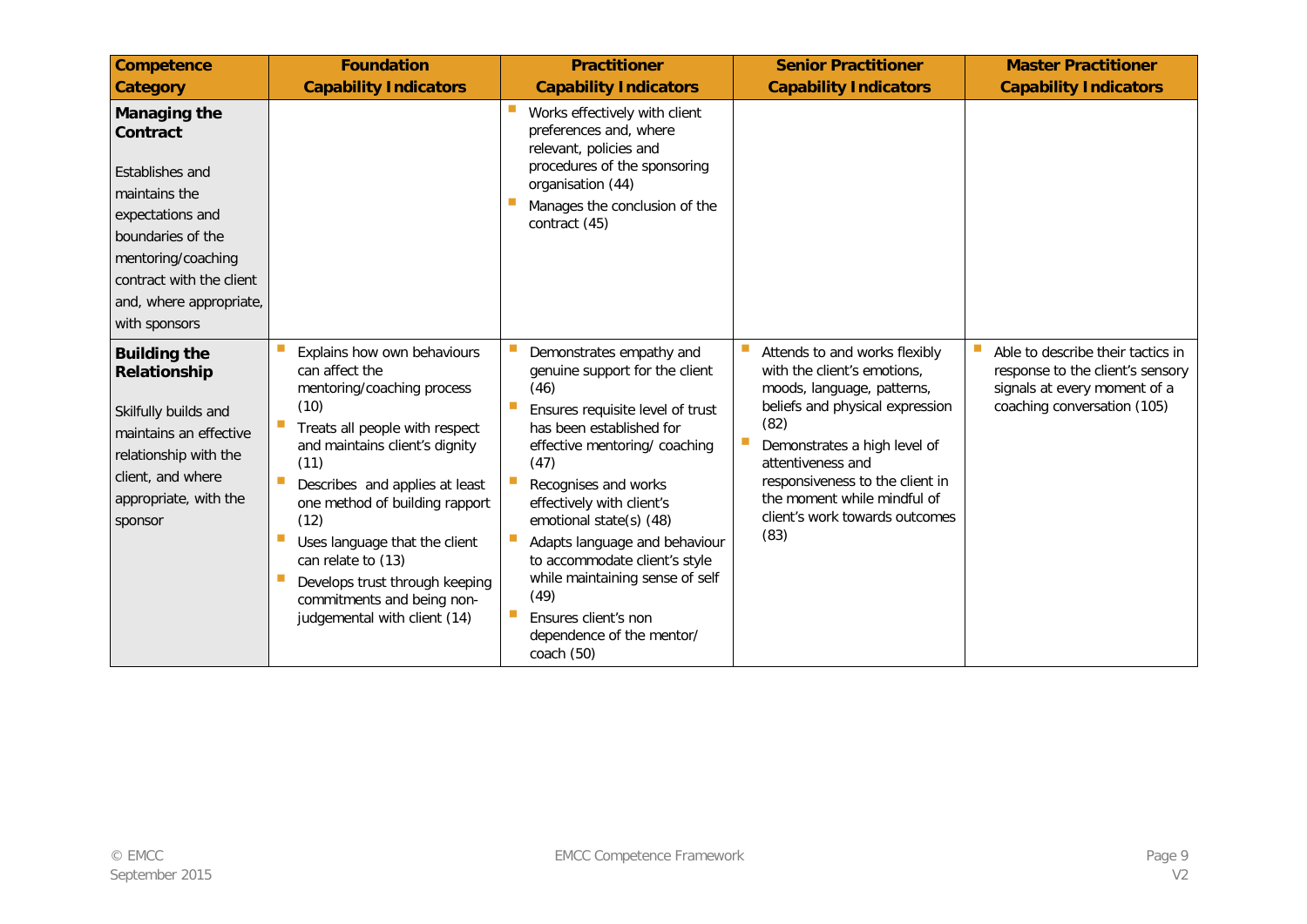| <b>Competence</b>                                                                                                         | <b>Foundation</b>                                                                                                                                                                                                                                                                                                                                                                                                                                                                                                      | <b>Practitioner</b>                                                                                                                                                                                                                                                                                                                                                                                                                                                                                                                                                                                                                                                                                                                                                      | <b>Senior Practitioner</b>                                                                                                                                                                                                                                                                                                                                                                                                                                                                                                                                                                                                                                                                                                                                                                                 | <b>Master Practitioner</b>                                                                                                                                                                                                                                                                                         |
|---------------------------------------------------------------------------------------------------------------------------|------------------------------------------------------------------------------------------------------------------------------------------------------------------------------------------------------------------------------------------------------------------------------------------------------------------------------------------------------------------------------------------------------------------------------------------------------------------------------------------------------------------------|--------------------------------------------------------------------------------------------------------------------------------------------------------------------------------------------------------------------------------------------------------------------------------------------------------------------------------------------------------------------------------------------------------------------------------------------------------------------------------------------------------------------------------------------------------------------------------------------------------------------------------------------------------------------------------------------------------------------------------------------------------------------------|------------------------------------------------------------------------------------------------------------------------------------------------------------------------------------------------------------------------------------------------------------------------------------------------------------------------------------------------------------------------------------------------------------------------------------------------------------------------------------------------------------------------------------------------------------------------------------------------------------------------------------------------------------------------------------------------------------------------------------------------------------------------------------------------------------|--------------------------------------------------------------------------------------------------------------------------------------------------------------------------------------------------------------------------------------------------------------------------------------------------------------------|
| <b>Category</b>                                                                                                           | <b>Capability Indicators</b>                                                                                                                                                                                                                                                                                                                                                                                                                                                                                           | <b>Capability Indicators</b>                                                                                                                                                                                                                                                                                                                                                                                                                                                                                                                                                                                                                                                                                                                                             | <b>Capability Indicators</b>                                                                                                                                                                                                                                                                                                                                                                                                                                                                                                                                                                                                                                                                                                                                                                               | <b>Capability Indicators</b>                                                                                                                                                                                                                                                                                       |
| <b>Enabling Insight</b><br>and Learning<br>Works with the client<br>and sponsor to bring<br>about insight and<br>learning | Demonstrates in their<br>mentoring/coaching their belief<br>that others learn best for<br>themselves (15)<br>Checks for appropriate<br>understanding of the key<br>issues (16)<br>Uses an active listening style<br>(17)<br>Explains the principles of<br>effective questioning (18)<br>Offers feedback in a style that<br>is useful, acceptable, and<br>meaningful to the client (19)<br>Offers own perspectives and<br>ideas in a style that allows the<br>client to choose whether to<br>work with them or not (20) | Explains potential blocks to<br>effective listening (51)<br>Is alert to tone and modularity<br>as well as to explicit content of<br>communication (52)<br>Identifies patterns of client<br>thinking and actions (53)<br>Enables client to make<br>connections between feelings,<br>behaviours and their<br>performance (54)<br>Uses a range of questioning<br>techniques to raise awareness<br>(55)<br>Enables client to create new<br>ideas $(56)$<br>Uses feedback and challenge to<br>help client gain different<br>perspectives, while maintaining<br>rapport and responsibility for<br>action (57)<br>Remains impartial when<br>encouraging the client to<br>consider alternatives (58)<br>Uses reviews to deepen<br>understanding and<br>commitment to action (59) | Uses a range of techniques to<br>raise awareness, encourage<br>exploration and deepen insight<br>(84)<br>Uses feedback and challenge<br>effectively to increase<br>awareness, insight and<br>responsibility for action (85)<br>Responds to the full sensory<br>range of client communication,<br>in the moment, to infer<br>possible areas for questioning<br>(86)<br>Is flexible in applying a wide<br>range of questions to facilitate<br>insight (87)<br>Uses language to help client<br>reframe or challenge current<br>thinking/understanding (88)<br>Applies a holistic perspective<br>to building understanding and<br>insight (89)<br>Recognises the uncertainties,<br>possibilities and constraints of<br>the client's situational context<br>and helps client to appreciate<br>their impact (90) | Supports clients effectively with<br>their increasingly complex<br>range of needs (106)<br>Enables significant and<br>fundamental shifts in thinking<br>and behaviour (107)<br>Adapts approach/technique in<br>the moment in response to<br>client information, while also<br>holding a focus on outcomes<br>(108) |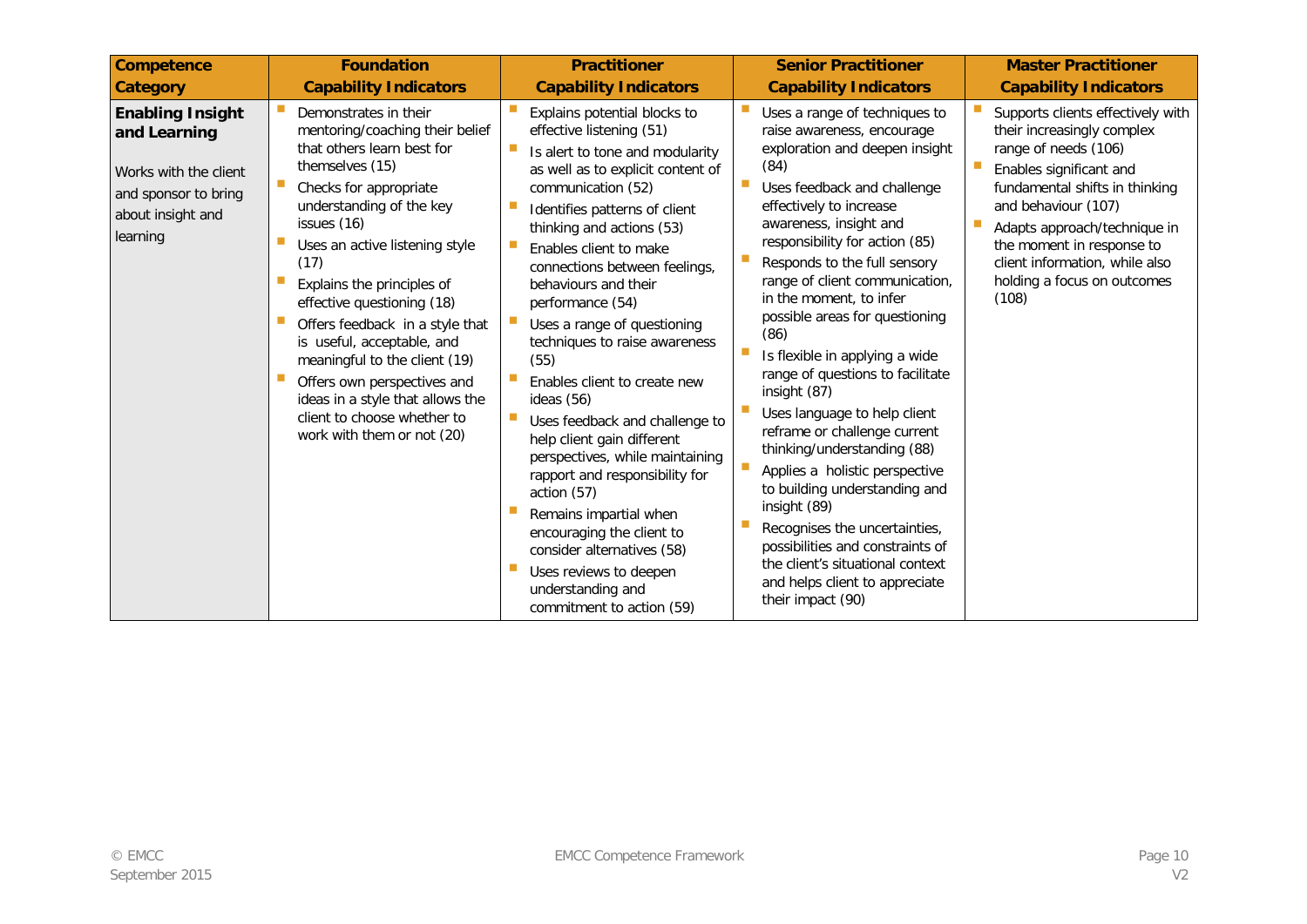| <b>Competence</b>                                                                                                                                                                                | <b>Foundation</b>                                                                                                                                                                                                                                                                                                                                                                                                                                                                                                                            | <b>Practitioner</b>                                                                                                                                                                                                                                                                                                                                                                                                                                                                                                                                                                                                                                                 | <b>Senior Practitioner</b>                                                                                                                                                                                                                                                                                                                                                                                                                                                                | <b>Master Practitioner</b>                                                                                                                                                                                                                           |
|--------------------------------------------------------------------------------------------------------------------------------------------------------------------------------------------------|----------------------------------------------------------------------------------------------------------------------------------------------------------------------------------------------------------------------------------------------------------------------------------------------------------------------------------------------------------------------------------------------------------------------------------------------------------------------------------------------------------------------------------------------|---------------------------------------------------------------------------------------------------------------------------------------------------------------------------------------------------------------------------------------------------------------------------------------------------------------------------------------------------------------------------------------------------------------------------------------------------------------------------------------------------------------------------------------------------------------------------------------------------------------------------------------------------------------------|-------------------------------------------------------------------------------------------------------------------------------------------------------------------------------------------------------------------------------------------------------------------------------------------------------------------------------------------------------------------------------------------------------------------------------------------------------------------------------------------|------------------------------------------------------------------------------------------------------------------------------------------------------------------------------------------------------------------------------------------------------|
| <b>Category</b>                                                                                                                                                                                  | <b>Capability Indicators</b>                                                                                                                                                                                                                                                                                                                                                                                                                                                                                                                 | <b>Capability Indicators</b>                                                                                                                                                                                                                                                                                                                                                                                                                                                                                                                                                                                                                                        | <b>Capability Indicators</b>                                                                                                                                                                                                                                                                                                                                                                                                                                                              | <b>Capability Indicators</b>                                                                                                                                                                                                                         |
| Outcome and<br><b>Action Orientation</b><br>Demonstrates approach,<br>and uses the skills, in<br>supporting the client to<br>make desired changes                                                | Assists client to clarify and<br>review their desired outcomes<br>and to set appropriate goals<br>(21)<br>Ensures congruence between<br>client's goals and the context<br>they are in (22)<br>Engages the client to explore a<br>range of options for achieving<br>the goals. (23)<br>Ensures the client chooses<br>solutions (24)<br>Keeps appropriate notes to<br>track and review client<br>progress with the client (25)<br>Ensures the client leaves the<br>session enabled to go further<br>with their own development<br>process (26) | Assists clients to effectively<br>plan their actions including<br>appropriate: support,<br>resourcing and contingencies<br>(60)<br>Helps client to develop and<br>identify actions that best suit<br>their personal preferences (61)<br>Ensures client is taking<br>responsibility for their own<br>decisions, actions and learning<br>approach (62)<br>Helps client identify potential<br>barriers to applying actions<br>(63)<br>Describes and applies at least<br>one method of building<br>commitment to outcomes,<br>goals and actions (64)<br>Reviews with the client<br>progress and achievement of<br>outcomes and goals and<br>revises as appropriate (65) | Encourages client to explore<br>wider context and impact of<br>desired outcomes (91)<br>Draws on a range of diverse<br>techniques and methods to<br>facilitate achievement of<br>outcomes (92)<br>Describes and applies a range<br>of methods for building<br>commitment to outcomes,<br>goals and actions (93)<br>Helps client explore their<br>approach to change, promotes<br>active experimentation and<br>self-discovery (94)<br>Works effectively with<br>resistance to change (95) | $\mathcal{C}^{\mathcal{A}}$                                                                                                                                                                                                                          |
| <b>Use of Models and</b><br><b>Techniques</b><br>Applies models and<br>tools, techniques and<br>ideas beyond the core<br>communication skills in<br>order to bring about<br>insight and learning | Bases approach on a model or<br>framework of mentoring/<br>coaching (27)                                                                                                                                                                                                                                                                                                                                                                                                                                                                     | Develops a coherent model of<br>mentoring/coaching based on<br>one or more established<br>models (66)<br>Uses several established tools<br>and techniques to help the<br>client work towards outcomes<br>(67)<br>Utilises models and approaches<br>from client's context (68)                                                                                                                                                                                                                                                                                                                                                                                       | Connects various models and<br>new ideas into their own<br>approach to mentor/coaching<br>and can substantiate that<br>approach. (96)<br>Applies in depth knowledge<br>and experience of models,<br>tools and techniques to help<br>the client deal with specific<br>challenges as well as the<br>overall outcome (97)                                                                                                                                                                    | Demonstrates own unique<br>approach to mentoring/<br>coaching based on critical<br>evaluation of accepted models<br>and learning from own practice<br>and supervision (109)<br>Formulates own tools and<br>systems to improve<br>effectiveness (110) |